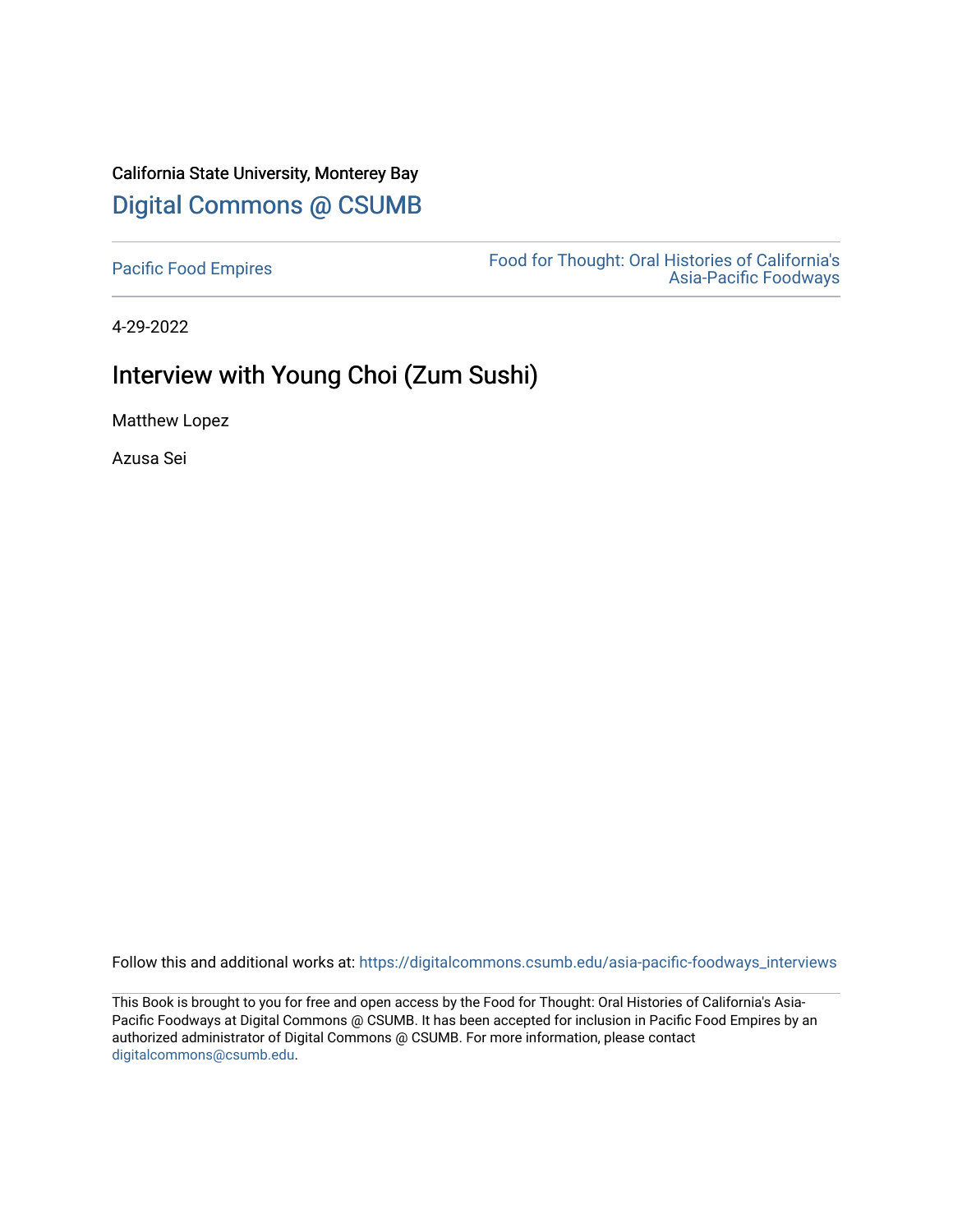Interviewee:Young Choi interviewer: [Matthew](mailto:mattlopez@csumb.edu) Lopez Azusa Sei

Date April 29,2022 Location: at the restaurant(ZUM sushi) Length:9 minutes

## **Biography**

**The owner of Zum sushi, Young Choi, runs this place with his brother. He used to live in San Jose, but he and his brother decided to open a sushi restaurant in Pacific Grove. The reason why he decided to open a sushi restaurant is because sushi is loved by many people. He has wanted to be a chef since he was a highschool student.**

**Summary of transcript Young Choi explained how to address the problems of COVID19. He laid off all of the employees and had started "to go".**

## **Interview transcript**

**Matt:** What is your name sir? **Choi**: Jason **Matt:** Jason? Choi: Jason Matt: and How is your shop pronounced? Züm? <Zōōm> **Matt:**How long have you managed to year? **Choi**: this is our 7th year. **Matt:** 7th? That is quite a while! **Choi:** Yea **Matt:** I was a bit curious about the name Zum **Choi**: Züm? **Matt:** Zum **Choi:** This was just kinda like a nick name, and then we just come up with it. It was just a nick name. **Azusa:** Uhh, Why did you choose this area, especially this place, Pacific grove? **Choi:** Pacific grove? Um so, there was, this is like the family uh, thingy, and my brother and I, we started it. And his wife she's a nurse. Before we lived in San Jose and she found a job at the (charm?) so my brother, he decided to live here close to her work. And luckily we found a place that was trying to sell it, and we took it over. This was a tai restaurant before. **Matt and Azusa:** ohh **Matt:** This is a really nice place! **Azusa:**yes! I think so! I like your place.

**Matt:** So uh, your family lived salinas or Pacific grove for a while?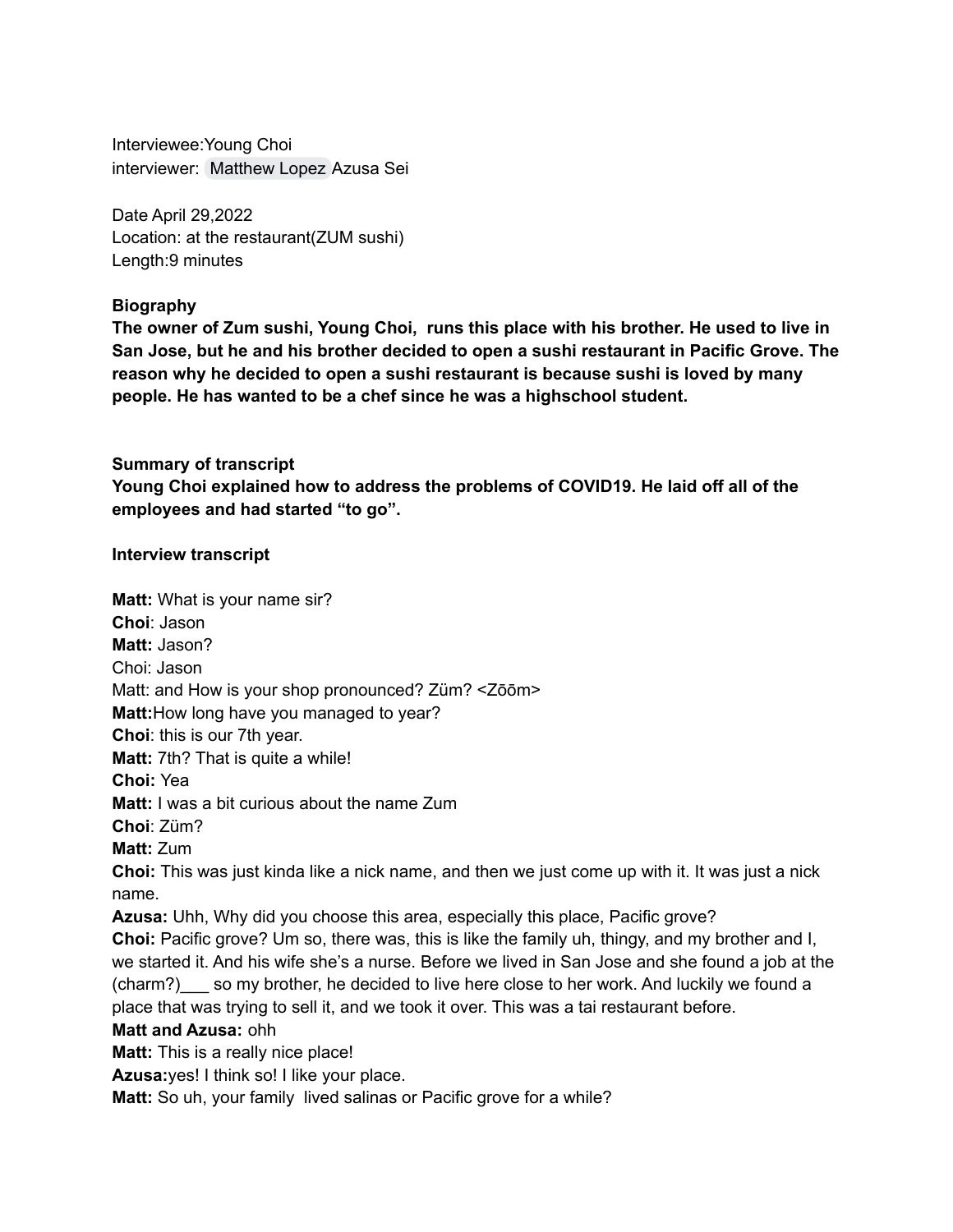**Choi:** No we are originally from San Jose

**Matt:** Oh! I'm sorry I thought you said Salinas.

**Choi**: Ever since we opened the restaurant, we, I live here now. And yea

**Matt:** alright

**Azusa:** what inspired your business? Because this place is sushi, and sushi is japanese food.'

**Choi:** I mean, we done it just to, you know, japanese food, so we wanted to open up a place. So as soon as found a place we decided to opened up a japanese restaurant.

**Matt:** Oh alright, so what kinda, is there any kinda specific influence to the type of sushi you serve here? Or is it kinda just a wide.. [Hand Gesture]

**Choi**: its just like, an American style sushi, and then we also have traditional style sushi and sashimi

**Matt:** so a bit of a fusion?

**Choi:** Fusion, you can say that. Cause we like, the rolls we make here are more like American [Glitch] sushi.

**Azusa:** I think to make sushi is a bit hard but, how do you know how to make sushi? Or how did you learn?

**Choi:** How did I learn? You know, experience. So, We worked at quite a few different restaurants to get the experience. And yea, we've been working in japanese restaurants. My brother has been working almost 30 years now , and then myself 15 - 20 years..so yea, Just a lot of experience you need to make good sushi.

**Matt:** Do you find that Pacific grove is a very umm, a very great place for like sushi restaurants or japanese restaurants. Do you think its um, prett..[Train of thought lost] Sorry, let me rephrase that.

**Choi:** yeah

**Matt:** That Pacific grove is a very great place to start these sort of restaurants?

**Choi:** Um, yeah I think so, because sushi is very popular now in the U.S, and there are a lot of tourists coming to town. And Now the American people who live here, the white people, they love sushi. So why not?

**Matt:** yeah! Do you see that sort of like.. appreciation of sushi and stuff in other aspect in the city, in some of the festivals and events, or do you think its just for the dining experience? **Choi:** I dind't quite get it, what is it again?

**Matt:** Do you find people also show like appreciation, to this type of food or culture in other aspects in town, sorta like the festival, like the lantern festival, or do you think its more, uh just enjoying the food here

**Choi:** I think those festivals ,that really helps too. Yeah, I think so. it helps, a little bit.

**Azusa:** I know some restaurants had situation because of covid, in Japan also. I'm From japan. How did that affect your business?

**Choi:** Right after covid, we had to fire like every employee. It was just me and my brother, just the two of us running the restaurant. No servers because there's no people coming in dining; just the to-go before. So we do not know how it will turn out. SO just had to have everyone fired, its not fired, but just have them stay home instead of coming to work. SO it was just about a month, it just the two of us working at the restaurant.

**Azusa:** Did you start "To-go" Before covid or after the covid you started "To-go"?